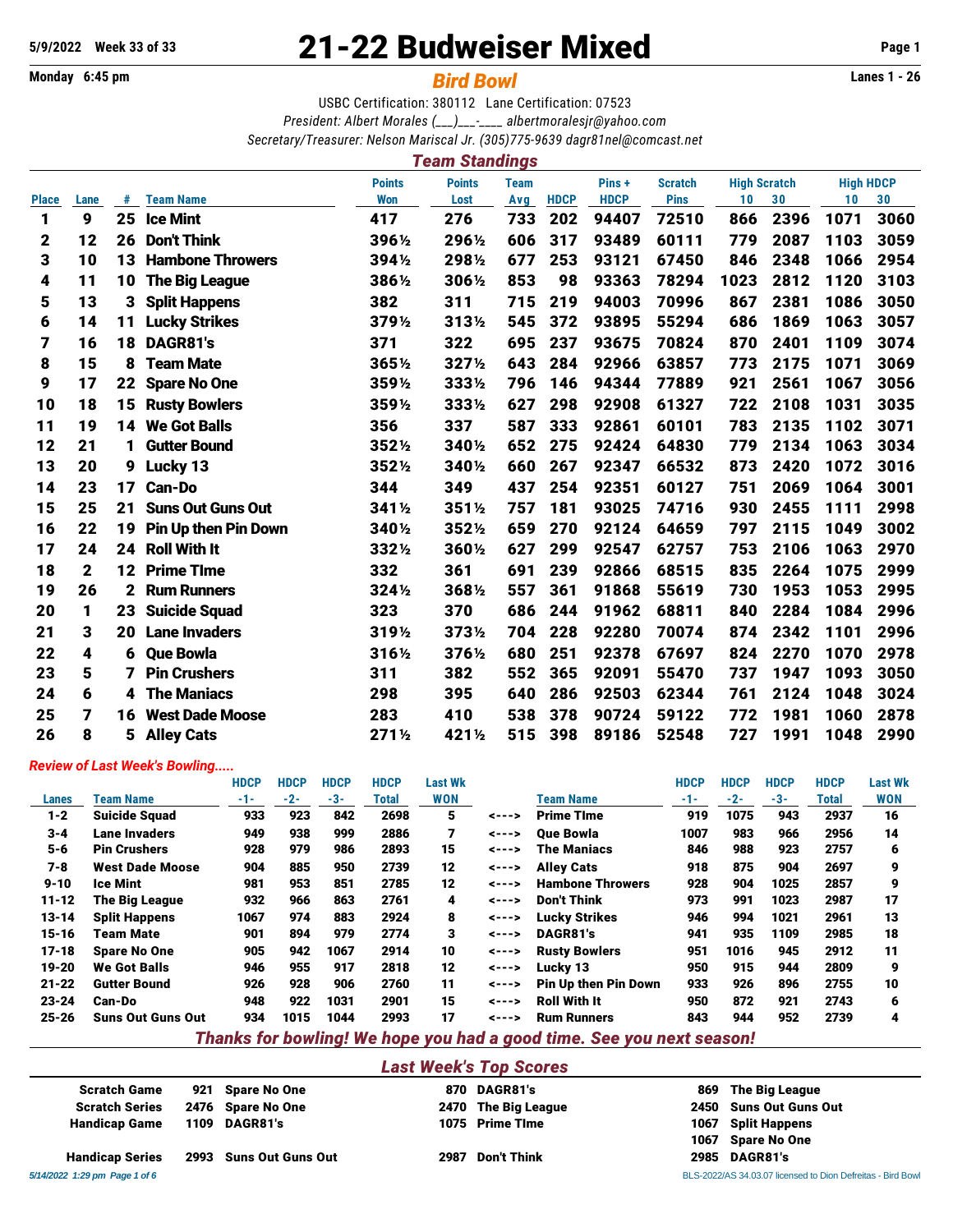**5/9/2022 Week 33 of 33 21-22 Budweiser Mixed Page 2**

*Last Week's Top Scores - Continued*

| Men                                  | <b>Scratch Game</b>                                                                    | 289                                            | <b>Ryan Toffoli</b>     |                 |     | 279                       |                          | <b>Albert Morales</b>     |                            | 278          |                                 | <b>Charlie Forero</b>                |              |              |
|--------------------------------------|----------------------------------------------------------------------------------------|------------------------------------------------|-------------------------|-----------------|-----|---------------------------|--------------------------|---------------------------|----------------------------|--------------|---------------------------------|--------------------------------------|--------------|--------------|
|                                      | <b>Scratch Series</b>                                                                  | 811                                            | <b>Ryan Toffoli</b>     |                 |     | 719                       |                          | <b>Charlie Forero</b>     |                            | 719          |                                 | <b>Albert Morales</b>                |              |              |
|                                      | <b>Handicap Game</b>                                                                   | 316                                            | <b>John Gonzalez</b>    |                 |     | 316                       | <b>Dan Miller</b>        |                           |                            | 309          |                                 | <b>Duglas Uzcategui</b>              |              |              |
|                                      | <b>Handicap Series</b>                                                                 | 841                                            | <b>Ryan Toffoli</b>     |                 |     | 819                       |                          | <b>David Cazanas</b>      |                            | 817          |                                 | Duglas Uzcategui                     |              |              |
| <b>Women</b>                         | <b>Scratch Game</b>                                                                    | 202                                            | Eileen Chiriboga        |                 |     | 199                       |                          | <b>Rosemarie Knoll</b>    |                            | 193          | <b>Ann Nason</b>                |                                      |              |              |
|                                      | <b>Scratch Series</b>                                                                  | 579                                            | Eileen Chiriboga        |                 |     | 528                       |                          | <b>Kimberly Graff</b>     |                            | 523          |                                 | Jasmin Regalado                      |              |              |
|                                      | <b>Handicap Game</b>                                                                   | 291                                            | <b>Rosemarie Knoll</b>  |                 |     | 278                       | <b>Angie Toffoli</b>     |                           |                            | 274          | <b>Xenia Guas</b>               |                                      |              |              |
|                                      | <b>Handicap Series</b>                                                                 | 796                                            | <b>Rosemarie Knoll</b>  |                 |     | 791                       |                          | Yashi Salcedo             |                            | 766          |                                 | Jasmin Regalado                      |              |              |
|                                      |                                                                                        |                                                |                         |                 |     | <b>Season High Scores</b> |                          |                           |                            |              |                                 |                                      |              |              |
|                                      | <b>Scratch Game</b>                                                                    | 1023 The Big League                            |                         |                 |     | 930 Suns Out Guns Out     |                          |                           |                            | 921          | <b>Spare No One</b>             |                                      |              |              |
|                                      | <b>Scratch Series</b><br>2812                                                          | <b>The Big League</b>                          |                         |                 |     | 2561                      | <b>Spare No One</b>      |                           |                            | 2455         | <b>Suns Out Guns Out</b>        |                                      |              |              |
|                                      | <b>Handicap Game</b><br>1120<br>3103<br><b>Handicap Series</b>                         | <b>The Big League</b><br><b>The Big League</b> |                         |                 |     | 1111<br>DAGR81's<br>3074  | <b>Suns Out Guns Out</b> |                           |                            | 1109<br>3071 | DAGR81's<br><b>We Got Balls</b> |                                      |              |              |
|                                      | Bowlers must have completed a minimum of 66 games to be eligible for any league award. |                                                |                         |                 |     |                           |                          |                           |                            |              |                                 |                                      |              |              |
| Men                                  | <b>Scratch Game</b>                                                                    |                                                | 300 Charlie Forero      |                 |     | 300                       |                          | <b>Albert Morales</b>     |                            | 300          |                                 | <b>Fernando Guadalupe</b>            |              |              |
|                                      |                                                                                        |                                                |                         |                 |     |                           |                          |                           |                            | 300          |                                 | <b>Luis Mariscal</b>                 |              |              |
|                                      | <b>Scratch Series</b>                                                                  | 847                                            | <b>Charlie Forero</b>   |                 |     | 844                       |                          | <b>Fernando Guadalupe</b> |                            | 811          |                                 | Ryan Toffoli                         |              |              |
|                                      | Handicap Game                                                                          | 361                                            | <b>Luis Mariscal</b>    |                 |     | 347                       | <b>Guy Medina</b>        |                           |                            | 335<br>335   |                                 | John Gonzalez<br><b>Daniel Ucles</b> |              |              |
|                                      | <b>Handicap Series</b>                                                                 | 896                                            | <b>Luis Mariscal</b>    |                 |     | 890                       | <b>Daniel Ucles</b>      |                           |                            | 875          |                                 | <b>Irving Morillo</b>                |              |              |
| <b>Women</b>                         | <b>Scratch Game</b>                                                                    | 256                                            | <b>Bettynell Pastor</b> |                 |     | 237                       | <b>Tiffany Jaen</b>      |                           |                            | 234          |                                 | Jasmin Regalado                      |              |              |
|                                      | <b>Scratch Series</b>                                                                  | 652                                            | <b>Eileen Chiriboga</b> |                 |     | 624                       |                          | <b>Bettynell Pastor</b>   |                            | 585          |                                 | <b>Kimberly Graff</b>                |              |              |
|                                      | <b>Handicap Game</b>                                                                   | 317                                            | Jasmin Regalado         |                 |     | 308                       |                          | <b>Ericka Martinez</b>    |                            | 304          |                                 | <b>Cheryl Smith</b>                  |              |              |
|                                      |                                                                                        |                                                |                         |                 |     |                           |                          |                           |                            | 304          |                                 | <b>Karin Morales</b>                 |              |              |
|                                      | <b>Handicap Series</b>                                                                 | 804                                            | <b>Angie Toffoli</b>    |                 |     | 802                       |                          | Eileen Chiriboga          |                            | 795          |                                 | <b>Cheryl Smith</b>                  |              |              |
|                                      |                                                                                        |                                                |                         |                 |     | <b>Team Rosters</b>       |                          |                           |                            |              |                                 |                                      |              |              |
| <b>Bowling</b><br>ID#<br><b>Hand</b> | <b>Name</b>                                                                            |                                                |                         | <b>Avg HDCP</b> |     | <b>Pins Gms</b>           |                          | <b>To Raise</b>           | <b>To Drop</b><br>$Avg -1$ |              |                                 |                                      |              | <b>HDCP</b>  |
| 1 - Gutter Bound                     |                                                                                        |                                                |                         |                 |     |                           |                          | $Avg +1$                  |                            | -1-          | $-2-$                           | $-3-$                                | <b>Total</b> | <b>Total</b> |
| 132                                  | <b>Ericka Martinez</b>                                                                 |                                                |                         | 147             | 83  | 14632                     | 99                       | 464                       | 361                        | 169          | 168                             | 174                                  | 511          | 760          |
| 133                                  | <b>Alice Rodrigues</b>                                                                 |                                                |                         | 132             | 97  | 11510                     | 87                       | 460                       | 369                        | 137          | 150                             | 119                                  | 406          | 697          |
| 134                                  | <b>Manuel Rodrigues</b>                                                                |                                                |                         | 185             | 49  | 16727                     | 90                       | 571                       | 477                        | 148          | 172                             | 142                                  | 462          | 606          |
| 135                                  | <b>Nathanael Reina</b>                                                                 |                                                |                         | 188             | 46  | 18695                     | 99                       | 583                       | 480                        | 198          | 164                             | 197                                  | 559          | 697          |
| 2 - Rum Runners                      |                                                                                        |                                                |                         |                 |     |                           |                          |                           |                            |              |                                 |                                      |              |              |
| 11                                   | <b>Cheryl Smith</b>                                                                    |                                                |                         | 126             | 102 | 9095                      | 72                       | 430                       | 354                        |              | a116 a116 a116                  |                                      | 348          | 654          |
| 22                                   | <b>Peggy Slayden</b>                                                                   |                                                |                         | 132             | 97  | 11113                     | 84                       | 458                       | 370                        | 137          | 140                             | 154                                  | 431          | 725          |
| 13                                   | <b>Carlos Castillo</b>                                                                 |                                                |                         | 128             | 100 | 12728                     | 99                       | 430                       | 327                        | 92           | 101                             | 123                                  | 316          | 613          |
| 24                                   | <b>John Williams</b>                                                                   |                                                |                         | 171             | 62  | 16456                     | 96                       | 572                       | 472                        | 136          |                                 | 225 197                              | 558          | 747          |
| 3 - Split Happens                    |                                                                                        |                                                |                         |                 |     |                           |                          |                           |                            |              |                                 |                                      |              |              |
| 26                                   | <b>Javier Martinez</b>                                                                 |                                                |                         | 192             | 43  | 19082                     | 99                       | 604                       | 501                        | 253          | 200                             | 156                                  | 609          | 738          |
| 92                                   | <b>Xenia F. Guas</b>                                                                   |                                                |                         | 134             | 95  | 13275                     | 99                       | 495                       | 392                        | 155          | 178                             | 123                                  | 456          | 744          |
| 168                                  | James Ramnanan                                                                         |                                                |                         | 188             | 46  | 16972                     | 90                       | 605                       | 511                        | 170          |                                 | 222 171                              | 563          | 701          |
| 112                                  | <b>John Biddle</b>                                                                     |                                                |                         | 201             | 35  | 18695                     | 93                       | 697                       | 600                        | 268          |                                 | 153 212 633                          |              | 741          |
| <b>4 - The Maniacs</b>               |                                                                                        |                                                |                         |                 |     |                           |                          |                           |                            |              |                                 |                                      |              |              |
| 25                                   | <b>Louis Ulman</b>                                                                     |                                                |                         | 163             | 69  | 14673                     | 90                       | 579                       | 485                        | 137          |                                 | 135 126                              | 398          | 602          |
| 19                                   | <b>Marian Dahman</b>                                                                   |                                                |                         | 135             | 94  | 13006                     | 96                       | 458                       | 358                        | 126          | 169                             | 178                                  | 473          | 758          |
| 43                                   | <b>Scott Johnston</b>                                                                  |                                                |                         | 177             | 56  | 14239                     | 80                       | 535                       | 451                        | 140          | 213                             | 155                                  | 508          | 673          |
| 20                                   | <b>Edward Zito</b>                                                                     |                                                |                         | 165             | 67  | 14922                     | 90                       | 516                       | 422                        | 158          |                                 | 186 179 523                          |              | 724          |
| 5 - Alley Cats                       |                                                                                        |                                                |                         |                 |     |                           |                          |                           |                            |              |                                 |                                      |              |              |
| 136                                  | <b>Gwen Ward</b>                                                                       |                                                |                         | 115             | 112 | 7835                      | 68                       | 401                       | 329                        | 123          |                                 | 100 125                              | 348          | 684          |
| 14                                   | <b>Marcela Del Rosario</b>                                                             |                                                |                         | 136             | 93  | 11330                     | 83                       | 452                       | 365                        |              | 153 124 127                     |                                      | 404          | 683          |
| 12                                   | <b>Tony Johnson</b>                                                                    |                                                |                         | 147             | 83  | 9274                      | 63                       | 494                       | 427                        |              | a137 a137 a137                  |                                      | 411          | 660          |
| 10                                   | <b>Robert Knoll</b>                                                                    |                                                |                         | 117             | 110 | 5416                      | 46                       | 366                       | 316                        |              | a107 116 117                    |                                      | 340          | 670          |
|                                      |                                                                                        |                                                |                         |                 |     |                           |                          |                           |                            |              |                                 |                                      |              |              |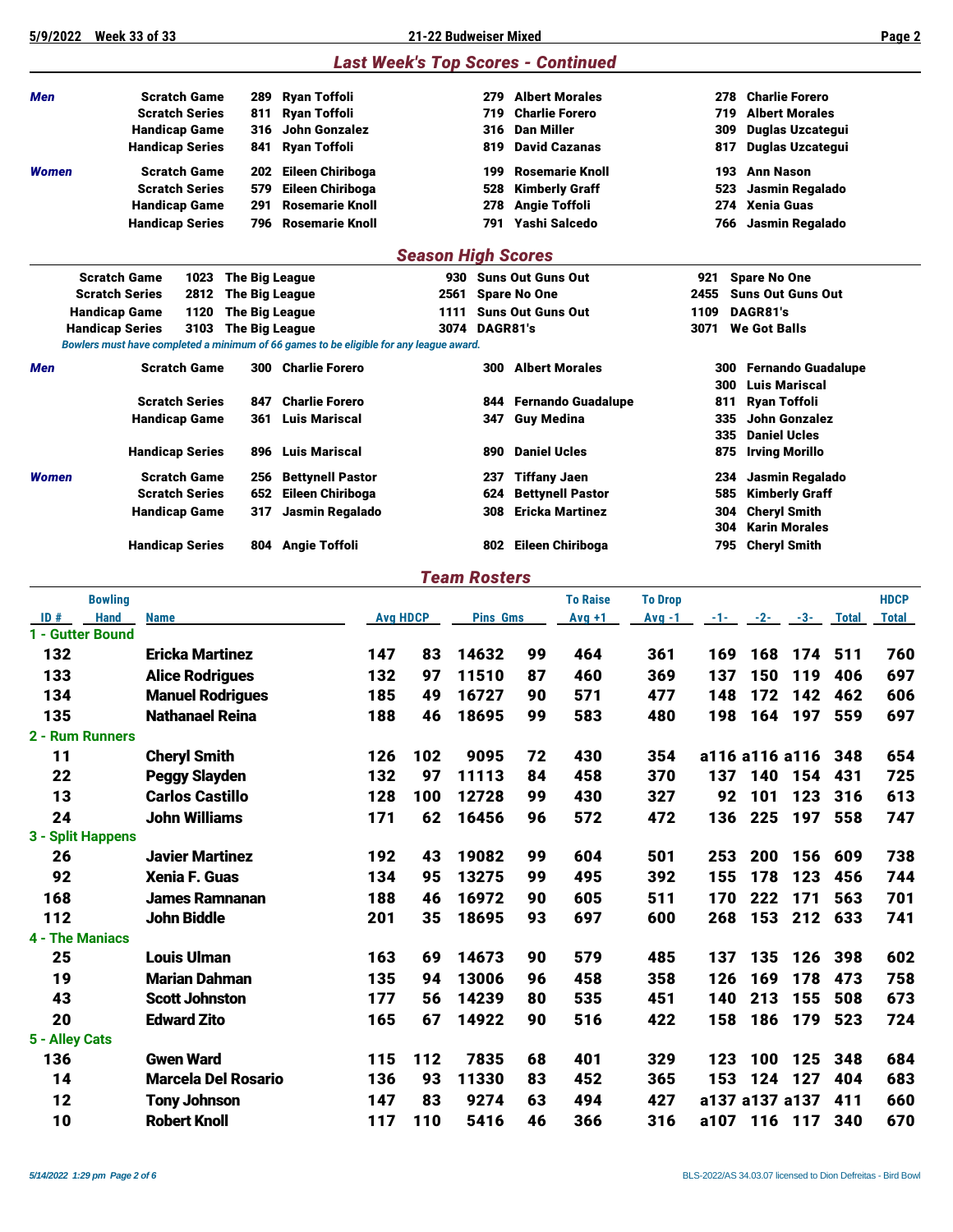| 5/9/2022                     |                | <b>Week 33 of 33</b>       |                 |     | 21-22 Budweiser Mixed |             |                 |                |     |     |                |              | Page 3       |
|------------------------------|----------------|----------------------------|-----------------|-----|-----------------------|-------------|-----------------|----------------|-----|-----|----------------|--------------|--------------|
|                              | <b>Bowling</b> |                            |                 |     |                       |             | <b>To Raise</b> | <b>To Drop</b> |     |     |                |              | <b>HDCP</b>  |
| ID#                          | <b>Hand</b>    | <b>Name</b>                | <b>Avg HDCP</b> |     | <b>Pins Gms</b>       |             | $Avg +1$        | $Avg -1$       |     |     | $-1$ $-2$ $-3$ | <b>Total</b> | <b>Total</b> |
| 6 - Que Bowla<br>115         |                | Jasmin Regalado            | 150             | 81  | 9962                  | 66          | 457             | 387            | 183 | 170 | 170            | 523          | 766          |
| 114                          |                | <b>Rodrigo Hinojosa</b>    | 160             | 72  | 15447                 | 96          | 492             | 392            | 174 | 187 | 169            | 530          | 746          |
| 116                          |                | <b>Sean Ottoway</b>        | 174             | 59  | 15212                 | 87          | 538             | 447            | 156 | 175 | 189            | 520          | 697          |
| 117                          |                | <b>Kristopher Garcia</b>   | 196             | 39  | 18289                 | 93          | 623             | 526            | 243 | 200 | 187            | 630          | 747          |
| 7 - Pin Crushers             |                |                            |                 |     |                       |             |                 |                |     |     |                |              |              |
| 118                          |                | <b>Cara Lettelier</b>      | 117             | 110 | 11302                 | 96          | 380             | 280            | 138 | 121 | 115            | 374          | 704          |
| 119                          |                | <b>Fabriccio Lettelier</b> | 146             | 84  | 14016                 | 96          | 537             | 437            | 149 | 153 | 181            | 483          | 738          |
| 120                          |                | <b>Jon Carrasco</b>        | 130             | 99  | 10939                 | 84          | 458             | 370            | 114 | 171 | 153            | 438          | 735          |
| 121                          |                | <b>Jeremy Spelios</b>      | 159             | 72  | 15288                 | 96          | 552             | 452            | 161 | 168 | 171            | 500          | 716          |
| 8 - Team Mate                |                |                            |                 |     |                       |             |                 |                |     |     |                |              |              |
| 64                           |                | <b>Vance Gulliksen</b>     | 164             | 68  | 11327                 | 69          | 553             | 480            |     |     | a154 i128 i180 | 462          | 666          |
| 90                           |                | <b>Anna Rich</b>           | 131             | 98  | 13005                 | 99          | 459             | 356            | 111 | 122 | 150            | 383          | 677          |
| 31                           |                | <b>Jerry Wutzler</b>       | 181             | 53  | 17951                 | 99          | 613             | 510            | 183 | 192 | 217            | 592          | 754          |
| 32                           |                | <b>Kevin Wutzler</b>       | 167             | 65  | 16626                 | 99          | 510             | 407            | 169 | 168 | 148            | 485          | 677          |
| 9 - Lucky 13                 |                |                            |                 |     |                       |             |                 |                |     |     |                |              |              |
| 66                           |                | <b>Ailed Alzugaray</b>     | 117             | 110 | 10255                 | 87          | 365             | 274            |     |     | a107 a107 a107 | 321          | 651          |
| 53                           |                | <b>Karin Morales</b>       | 118             | 109 | 11392                 | 96          | 389             | 289            | 110 |     | 158 139        | 407          | 734          |
| 67                           |                | Alejandro Alzugaray Sr.    | 197             | 38  | 18395                 | 93          | 613             | 516            |     |     | a187 a187 a187 | 561          | 675          |
| 54                           |                | <b>Albert Morales</b>      | 228             | 10  | 22651                 | 99          | 707             | 604            | 279 |     | 196 244        | 719          | 749          |
| 10 - The Big League          |                |                            |                 |     |                       |             |                 |                |     |     |                |              |              |
| 123                          |                | <b>Tiffany Jaen</b>        | 170             | 63  | 15867                 | 93          | 549             | 452            | 179 | 137 | 152            | 468          | 654          |
| 124                          |                | <b>Ernie Roque</b>         | 202             | 34  | 19421                 | 96          | 676             | 576            | 215 | 210 | 213            | 638          | 743          |
| 125                          |                | <b>Fernando Guadalupe</b>  | 238             | 1   | 22226                 | 93          | 718             | 621            | 216 | 244 | 185            | 645          | 645          |
| 38                           |                | <b>Charlie Forero</b>      | 243             | 0   | 21388                 | 88          | 816             | 724            | 225 | 278 | 216            | 719          | 719          |
| 11 - Lucky Strikes           |                |                            |                 |     |                       |             |                 |                |     |     |                |              |              |
| 37                           |                | <b>Marie Rodriguez</b>     | 85              | 139 | 4978                  | 58          | 268             | 206            | 100 | 89  | 102            | 291          | 708          |
| 126                          |                | <b>Carlos Gonzalez</b>     | 176             | 57  | 17522                 | 99          | 532             | 429            | 169 | 184 | 164            | 517          | 685          |
| 127                          |                | Luis Uzcategui             | 142             | 88  | 13212                 | 93          | 516             | 419            | 145 | 177 | 162            | 484          | 751          |
| 141                          |                | <b>Duglas Uzcategui</b>    | 142             | 88  | 14058                 | 99          | 528             | 425            | 158 | 170 | 219            | 547          | 817          |
| 12 - Prime TIme              |                |                            |                 |     |                       |             |                 |                |     |     |                |              |              |
| 79                           |                | <b>Ann Nason</b>           | 158             | 73  | 15209                 | 96          | 532             | 432            | 161 | 193 | 151            | 505          | 724          |
| 142                          |                | <b>Shan Patrick Davis</b>  | 169             | 63  | 12737                 | 75          | 523             | 444            | 150 | 181 | 207            | 538          | 727          |
| 82                           |                | <b>Mike Pieper</b>         | 167             | 65  | 12027                 | 72          | 573             | 497            | 223 | 234 | 156            | 613          | 814          |
| 80                           |                | <b>Ed Jones</b>            | 197             | 38  | 17221                 | 87          | 599             | 508            | 145 | 227 | 189            | 561          | 672          |
| <b>13 - Hambone Throwers</b> |                |                            |                 |     |                       |             |                 |                |     |     |                |              |              |
| 170                          |                | <b>Christie Bartilucci</b> | 125             | 103 | 12377                 | 99          | 475             | 372            | 114 | 121 | 127            | 362          | 671          |
| 144                          |                | <b>Howard Goldstein</b>    | 172             | 61  | 14965                 | 87          | 605             | 514            | 138 | 137 | 160            | 435          | 618          |
| 56                           |                | <b>David Cazanas</b>       | 198             | 37  | 18424                 | 93          | 680             | 583            | 245 | 211 | 246            | 702          | 819          |
| 145                          |                | Gio Garcia                 | 182             | 52  | 16048                 | 88          | 605             | 513            | 175 |     | 179 236        | 590          | 749          |
| 14 - We Got Balls            |                |                            |                 |     |                       |             |                 |                |     |     |                |              |              |
| 147                          |                | <b>Luis Mariscal</b>       | 177             | 56  | 17557                 | 99          | 599             | 496            | 188 | 215 | 191            | 594          | 765          |
| 146                          |                | <b>Angelina Garden</b>     | 89              | 135 | 8907                  | 99          | 273             | 170            | 110 | 94  | 80             | 284          | 689          |
| 196                          |                | <b>Frankie Disintonio</b>  | 123             | 105 | 5198                  | 42          | 382             | 336            |     |     | a113 a113 a113 | 339          | 654          |
| 55                           |                | Tony Mestres Jr.           | 198             | 37  | 17233                 | 87          | 677             | 586            | 201 |     | 199 199        | 599          | 710          |
| 15 - Rusty Bowlers           |                |                            |                 |     |                       |             |                 |                |     |     |                |              |              |
| 175                          |                | <b>VACANT</b>              | 120             | 108 | 0                     | $\mathbf 0$ |                 |                |     |     | v120 v120 v120 | 360          | 684          |
| 150                          |                | <b>Noah Malkin</b>         | 154             | 77  | 15257                 | 99          | 553             | 450            | 156 |     | 180 153        | 489          | 723          |
| 149                          |                | <b>Raul Chavez</b>         | 176             | 57  | 14638                 | 83          | 584             | 497            | 214 |     | 199 158        | 571          | 745          |
| 49                           |                | <b>Irving Morillo</b>      | 177             | 56  | 15450                 | 87          | 570             | 479            | 160 |     | 216 213        | 589          | 760          |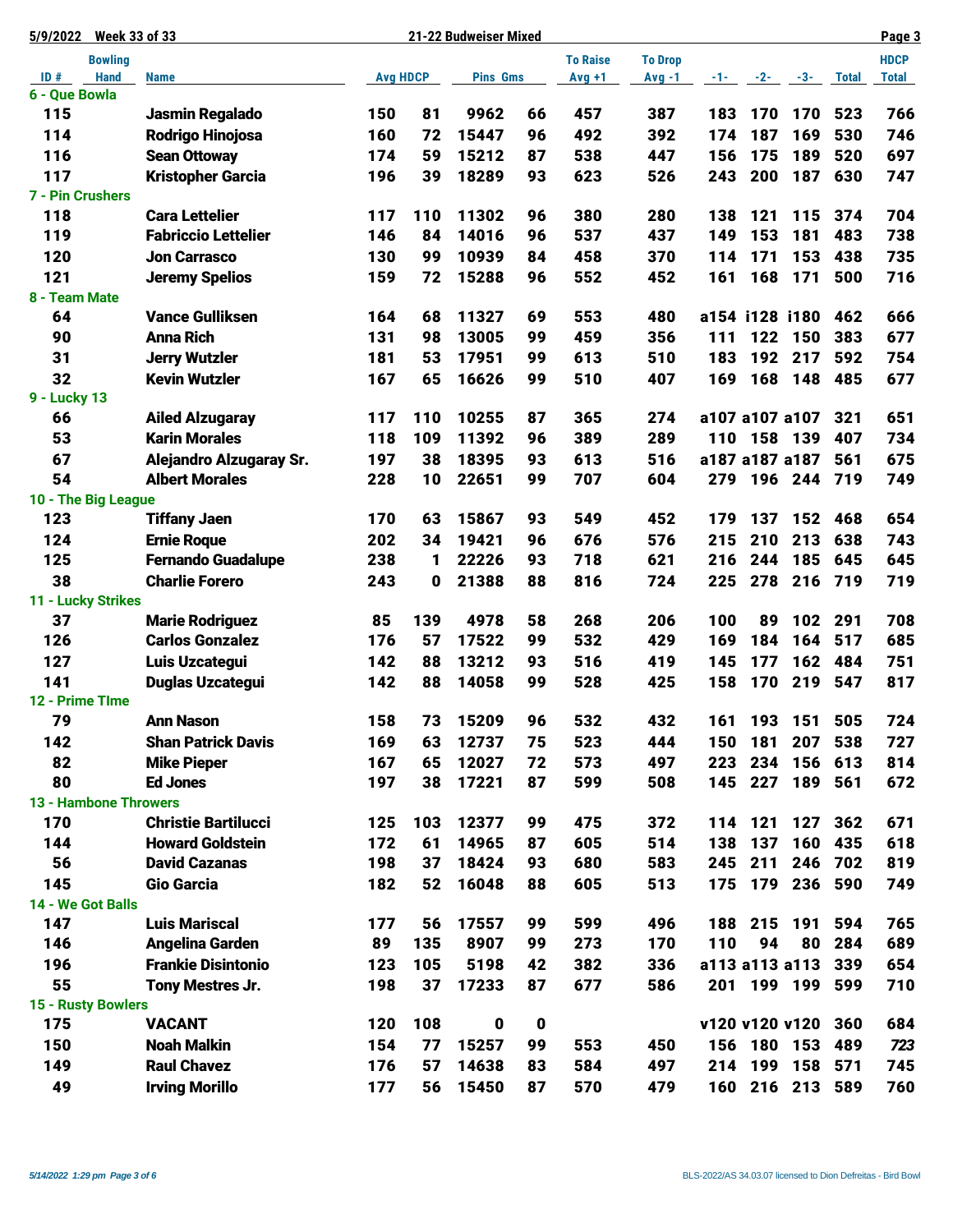| <b>Week 33 of 33</b><br>5/9/2022 |                        |                            |  |                 |     | 21-22 Budweiser Mixed |             |                 |                |              |         |                      |       | Page 4       |
|----------------------------------|------------------------|----------------------------|--|-----------------|-----|-----------------------|-------------|-----------------|----------------|--------------|---------|----------------------|-------|--------------|
|                                  | <b>Bowling</b>         |                            |  |                 |     |                       |             | <b>To Raise</b> | <b>To Drop</b> |              |         |                      |       | <b>HDCP</b>  |
| ID#                              | <b>Hand</b>            | <b>Name</b>                |  | <b>Avg HDCP</b> |     | <b>Pins Gms</b>       |             | $Avg +1$        | $Avg -1$       |              |         | $-1$ - $-2$ - $-3$ - | Total | <b>Total</b> |
|                                  | 16 - West Dade Moose   |                            |  |                 |     |                       |             |                 |                |              |         |                      |       |              |
| 151                              |                        | <b>Mary Ocano</b>          |  | 135             | 94  | 10972                 | 81          | 452             | 367            | 123          |         | 114 121              | 358   | 637          |
| 138                              |                        | <b>David McCoy</b>         |  | 148             | 82  | 12930                 | 87          | 480             | 389            | 159          | 121     | 140                  | 420   | 666          |
| 177                              |                        | <b>Vacant</b>              |  | 120             | 108 | 0                     | $\mathbf 0$ |                 |                |              |         | v120 v120 v120       | 360   | 684          |
| 139                              |                        | <b>Keith Delano</b>        |  | 135             | 94  | 5979                  | 44          | 413             | 365            | a124 152 191 |         |                      | 467   | 752          |
| 17 - Can-Do                      |                        |                            |  |                 |     |                       |             |                 |                |              |         |                      |       |              |
| 153                              |                        | <b>Donna Marchant</b>      |  | 115             | 112 | 10699                 | 93          | 437             | 340            | 116          | 95      | 112                  | 323   | 659          |
| 154                              |                        | <b>Albert DeLeon</b>       |  | 170             | 63  | 16926                 | 99          | 516             | 413            | 176          | 175     | 206                  | 557   | 746          |
| 96                               |                        | <b>Dan Miller</b>          |  | 152             | 79  | 15076                 | 99          | 530             | 427            | 150          | 149     | 236                  | 535   | 775          |
| 95                               |                        | <b>Paul Arceneaux</b>      |  | 165             | 67  | 13435                 | 81          | 509             | 424            | 184          | 181     | 155                  | 520   | 721          |
| 18 - DAGR81's                    |                        |                            |  |                 |     |                       |             |                 |                |              |         |                      |       |              |
| 7                                |                        | <b>Luis Perez</b>          |  | 190             | 45  | 13702                 | 72          | 623             | 547            | 158          | 161     | 240                  | 559   | 694          |
| 91                               |                        | <b>N. Coqui Mariscal</b>   |  | 193             | 42  | 16681                 | 86          | 585             | 495            | 205          | 217     | 235                  | 657   | 783          |
| 8                                |                        | <b>Nelson Mariscal Jr.</b> |  | 173             | 60  | 8860                  | 51          | 536             | 481            | 145          | 191     | 196                  | 532   | 712          |
| 51                               |                        | <b>Rosemarie Knoll</b>     |  | 139             | 90  | 7271                  | 52          | 429             | 373            | 194          | 127     | 199                  | 520   | 796          |
|                                  |                        | 19 - Pin Up then Pin Down  |  |                 |     |                       |             |                 |                |              |         |                      |       |              |
| 70                               |                        | <b>Viviana Ochoa</b>       |  | 134             | 95  | 12885                 | 96          | 480             | 380            | 166          | 99      | 135                  | 400   | 685          |
| 69                               |                        | <b>Jorge Gonzalez</b>      |  | 170             | 63  | 12650                 | 74          | 517             | 439            | 176          | 204     | 176                  | 556   | 745          |
| 60                               |                        | <b>Carlos Lopez</b>        |  | 171             | 62  | 16955                 | 99          | 589             | 486            | 147          | 179     | 141                  | 467   | 653          |
| 40                               |                        | <b>Oscar Gonzalez</b>      |  | 184             | 50  | 17664                 | 96          | 651             | 551            |              |         | a174 a174 a174 522   |       | 672          |
|                                  | 20 - Lane Invaders     |                            |  |                 |     |                       |             |                 |                |              |         |                      |       |              |
| 105                              |                        | <b>Michelle Crowley</b>    |  | 139             | 90  | 13001                 | 93          | 439             | 342            | 128          | 143     | 160                  | 431   | 701          |
| 156                              |                        | <b>Gio Mejia</b>           |  | 199             | 36  | 17326                 | 87          | 674             | 583            | 217          | 169     | 216                  | 602   | 710          |
| 27                               |                        | <b>Saul Mejia</b>          |  | 186             | 48  | 12900                 | 69          | 564             | 491            | 205          |         | 227 224              | 656   | 803          |
| 3                                |                        | <b>Carlos Osorio</b>       |  | 180             | 54  | 12969                 | 72          | 606             | 530            |              |         | a170 a170 a170 510   |       | 672          |
|                                  | 21 - Suns Out Guns Out |                            |  |                 |     |                       |             |                 |                |              |         |                      |       |              |
| 157                              |                        | <b>Angie Toffoli</b>       |  | 141             | 89  | 13590                 | 96          | 468             | 368            | 106          | 189     | 138                  | 433   | 700          |
| 99                               |                        | <b>Frantz J. Guns</b>      |  | 200             | 36  | 7835                  | 39          | 607             | 564            | 164          | 190     | 193                  | 547   | 649          |
| 77                               |                        | <b>John Gonzalez</b>       |  | 187             | 47  | 18594                 | 99          | 582             | 479            | 225          | 166     | 268                  | 659   | 803          |
| 158                              |                        | <b>Ryan Toffoli</b>        |  | 229             | 9   | 22722                 | 99          | 738             | 635            | 258          | 289     | 264                  | 811   | 841          |
|                                  | 22 - Spare No One      |                            |  |                 |     |                       |             |                 |                |              |         |                      |       |              |
| 128                              |                        | <b>Kimberly Graff</b>      |  | 171             | 62  | 16999                 | 99          | 545             | 442            | 190          |         | 181 157 528          |       | 714          |
| 159                              |                        | <b>Guillermo Garcia</b>    |  | 197             | 38  | 19583                 | 99          | 613             | 510            | 179          |         | 163 267              | 609   | 723          |
| 18                               |                        | <b>Chuck Puett</b>         |  | 220             | 18  | 7280                  | 33          | 676             | 639            | 189          |         | 236 265              | 690   | 744          |
| 131                              |                        | <b>Ray Graff</b>           |  | 208             | 28  | 20647                 | 99          | 671             | 568            | 201          |         | 216 232 649          |       | 733          |
|                                  | 23 - Suicide Squad     |                            |  |                 |     |                       |             |                 |                |              |         |                      |       |              |
| 160                              |                        | <b>Bettynell Pastor</b>    |  | 149             | 81  | 11080                 | 74          | 470             | 392            |              |         | a139 a139 a139       | 417   | 660          |
| 162                              |                        | <b>Diego Miranda</b>       |  | 157             | 74  | 11348                 | 72          | 502             | 426            |              | 162 181 | 166                  | 509   | 731          |
| 161                              |                        | <b>Roberto Perez</b>       |  | 189             | 45  | 15326                 | 81          | 634             | 549            | 181          | 194     | 150                  | 525   | 660          |
| 163                              |                        | <b>Guy Medina</b>          |  | 191             | 44  | 18397                 | 96          | 611             | 511            | 208          |         | 166 144 518          |       | 647          |
| 24 - Roll With It                |                        |                            |  |                 |     |                       |             |                 |                |              |         |                      |       |              |
| 164                              |                        | <b>Marilyn Diaz</b>        |  | 114             | 113 | 10654                 | 93          | 386             | 289            | 122          | 123     | 120                  | 365   | 704          |
| 165                              |                        | <b>Emerio Diaz Sr</b>      |  | 150             | 81  | 11703                 | 78          | 528             | 446            | 144          | 117     | 178                  | 439   | 682          |
| 167                              |                        | <b>Emerio Diaz Jr</b>      |  | 172             | 61  | 16065                 | 93          | 543             | 446            | 193          | 132     | 167                  | 492   | 672          |
| 166                              |                        | <b>Michael Garcia</b>      |  | 191             | 44  | 13786                 | 72          | 614             | 538            | 193          |         | 202 158              | 553   | 685          |
| 25 - Ice Mint                    |                        |                            |  |                 |     |                       |             |                 |                |              |         |                      |       |              |
| 107                              |                        | Eileen Chiriboga           |  | 186             | 48  | 13985                 | 75          | 601             | 522            | 188          |         | 202 189              | 579   | 723          |
| 184                              |                        | <b>Chris Sabater</b>       |  | 153             | 78  | 13657                 | 89          | 511             | 418            | 210          | 168     | 157                  | 535   | 772          |
| 183                              |                        | <b>Daniel Ucles</b>        |  | 206             | 30  | 19785                 | 96          | 708             | 608            | 170          | 190     | 145                  | 505   | 592          |
| 182                              |                        | <b>Mason Gebhart</b>       |  | 188             | 46  | 18703                 | 99          | 575             | 472            | 211          | 191     | 158                  | 560   | 698          |
|                                  |                        |                            |  |                 |     |                       |             |                 |                |              |         |                      |       |              |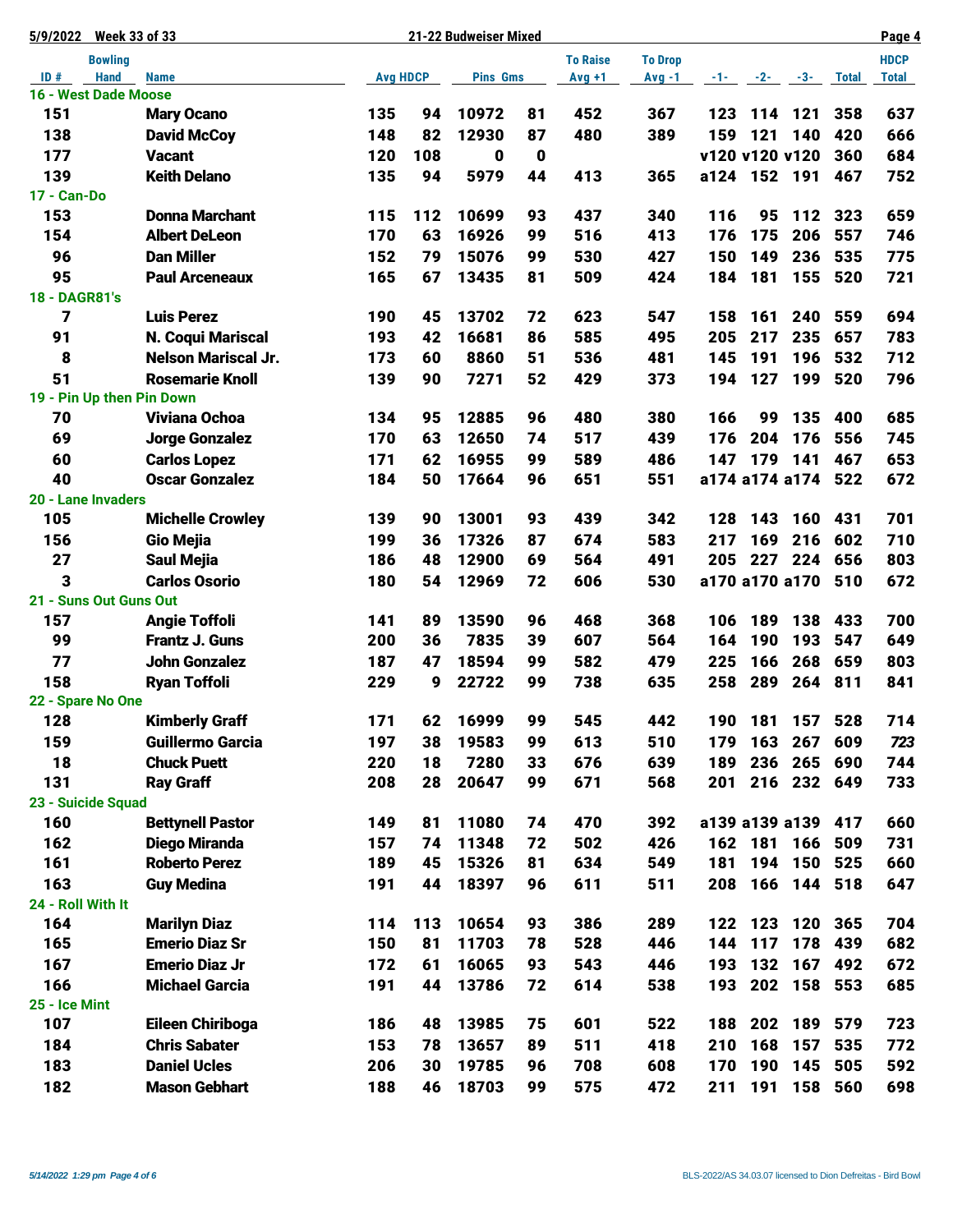| 5/9/2022         | <b>Week 33 of 33</b> |                      |     |                 | 21-22 Budweiser Mixed |                 |                 |                |       | Page 5 |       |              |              |
|------------------|----------------------|----------------------|-----|-----------------|-----------------------|-----------------|-----------------|----------------|-------|--------|-------|--------------|--------------|
|                  | <b>Bowling</b>       |                      |     |                 |                       |                 | <b>To Raise</b> | <b>To Drop</b> |       |        |       |              | <b>HDCP</b>  |
| ID#              | <b>Hand</b>          | <b>Name</b>          |     | <b>Avg HDCP</b> |                       | <b>Pins Gms</b> |                 | $Avq -1$       | $-1-$ | $-2-$  | $-3-$ | <b>Total</b> | <b>Total</b> |
| 26 - Don't Think |                      |                      |     |                 |                       |                 |                 |                |       |        |       |              |              |
| 187              |                      | <b>Yashi Salcedo</b> | 137 | 92              | 11866                 | 86              | 416             | 326            | 169   | 173    | 170   | -512         | 791          |
| 188              |                      | <b>Robert Perera</b> | 132 | 97              | 12581                 | 95              | 453             | 354            | 179   | 182    | 142   | 503          | 797          |
| 185              |                      | <b>Victor Moreno</b> | 142 | 88              | 12432                 | 87              | 438             | 347            | 132   | 149    | 201   | 482          | 746          |
| 186              |                      | <b>Jack Exter</b>    | 195 | 40              | 18758                 | 96              | 646             | 546            | 174   | 168    | 191   | 533          | 653          |